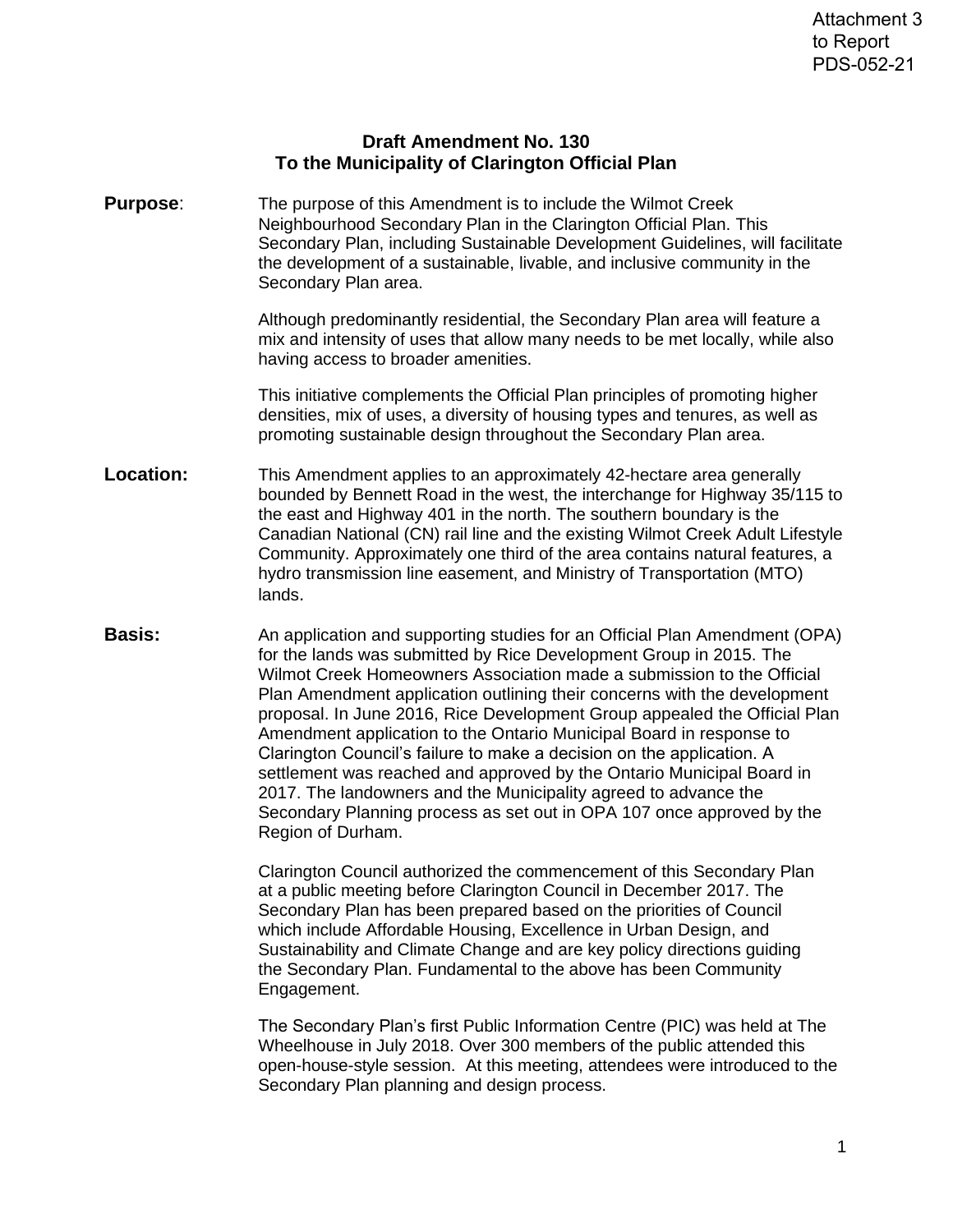A virtual Public Information Centre #2 (PIC #2) was held in April 2021. The purpose of the PIC was to provide a project update and share and seek feedback on the Emerging Plan for the Secondary Plan area. The priorities for the emerging plan included environmental protection, an active transportation network, and diverse mix of housing types. Approximately 100 people joined the session.

Public and landowner input was received through a facilitated plenary discussion, email, and online comment forms. The Steering Committee's input has also provided direction for the secondary plan.

Background reports were prepared as part of the Secondary Plan process. The background reports below highlighted key challenges and opportunities for Wilmot Creek and provided direction to the Secondary Plan. The technical studies completed in support of the previous application COPA 2003-0012 were reinitiated to allow for an update/addendum to the reports since their original submission. The list of existing reports is as follows:

- Environmental Impact Study
- Air Quality Assessment
- Archaeological Assessment
- Geotechnical Investigation
- Traffic Impact Assessment
- Noise and Vibration Study
- Fiscal Impact Analysis

New technical studies were also prepared to support the Secondary Plan and include the following:

- Technical Summary Report
- Active Transportation
- Urban Design
- Water Wastewater Servicing Plan
- Floodplain Analysis/Stormwater Management Plan
- Landscape Analysis
- Green Development Guidelines

The Wilmot Creek Neighbourhood Secondary Plan and Sustainable Development Guidelines have been created based upon the study team's analysis and the public consultation process described above.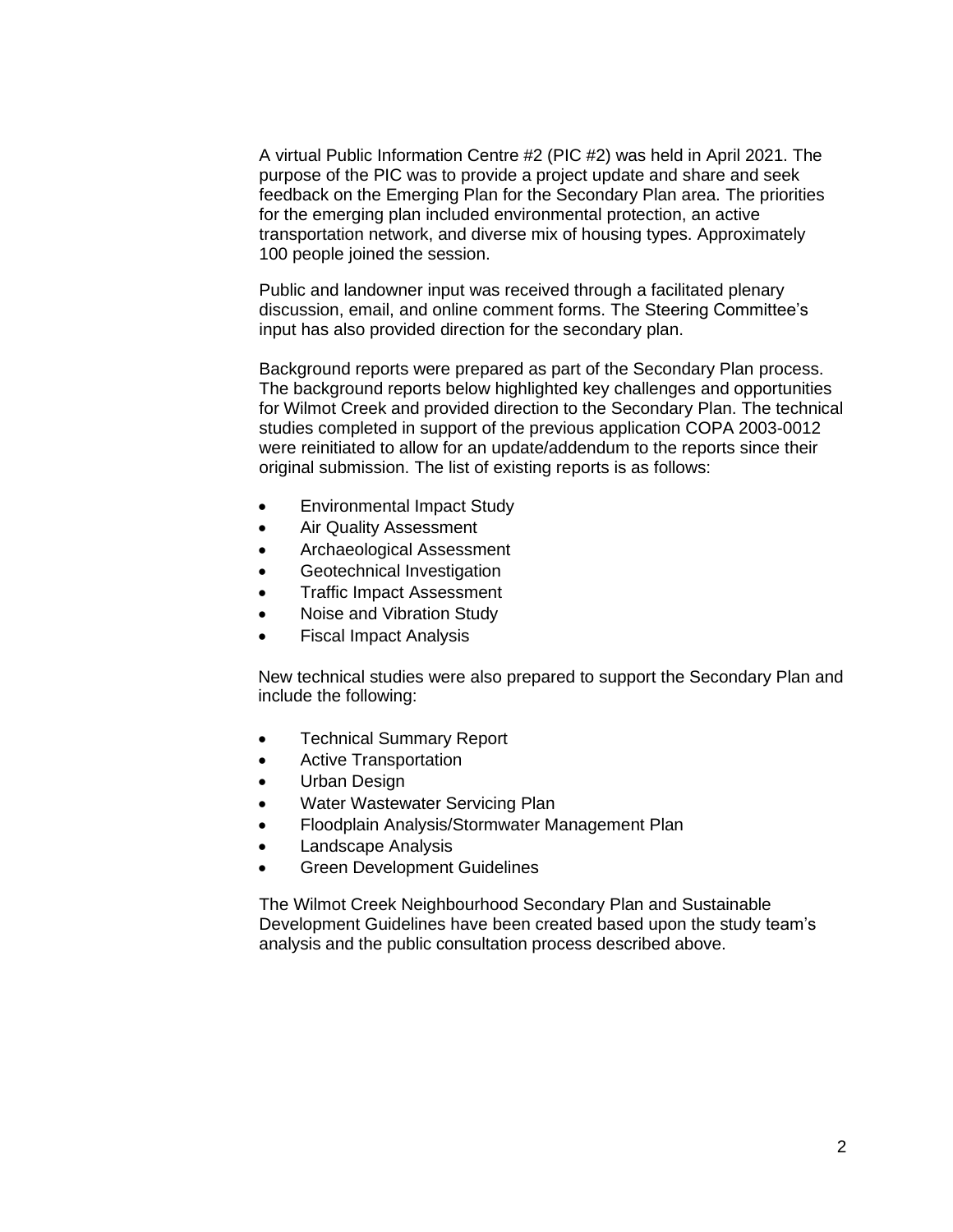## **Actual Amendment:**

Unless otherwise indicated, in the Amendment, newly added text is shown with underlining, and deleted text is shown with a strikethrough.

- 1. Existing Section Special Policy Area B Wilmot Creek Neighbourhood" is hereby amended as follows:
	- "16.3.2 Special Policy Area B has two development areas as follows:
		- a) Area B1 includes the lands located south of the CN railway. A maximum of 960 dwelling units are permitted; and
		- b) Area B2 includes the lands located north of the CN railway. A minimum of 700 dwelling units, which may include assisted living facilities, and a Neighbourhood Centre are permitted. A variety of housing forms, which may include retirement and assisted living facilities, are encouraged subject to the Secondary Plan."
- 2. Existing Section 16.3 Special Policy Area B Wilmot Creek Neighbourhood is hereby amended as follows:

## "**Special Policy Area B2**

- 16.3.7 Special Policy Area B2 is subject to the Wilmot Creek Neighbourhood preparation of a Secondary Plan under Part Six Secondary Plans. It will include a Neighbourhood Centre and a mix of housing types and tenures, with Consideration shall be given to locate high rise residential uses located adjacent to Highway 401, and commercial uses on a public road system within a plan of subdivision. A portion of the lands may be developed with private leasehold arrangements and private streets."
- 3. Existing Part Six, Section 3 "General Policies for Secondary Plans" is hereby amended as follows:
	- "3. Secondary Plans have been prepared for the following areas:
		- a) Bowmanville East Town Centre;
		- b) Bowmanville West Town Centre;
		- c) Courtice Main Street;
		- d) Newcastle Village Main Central Area;
		- e) Port Darlington Neighbourhood;
		- f) Bayview;